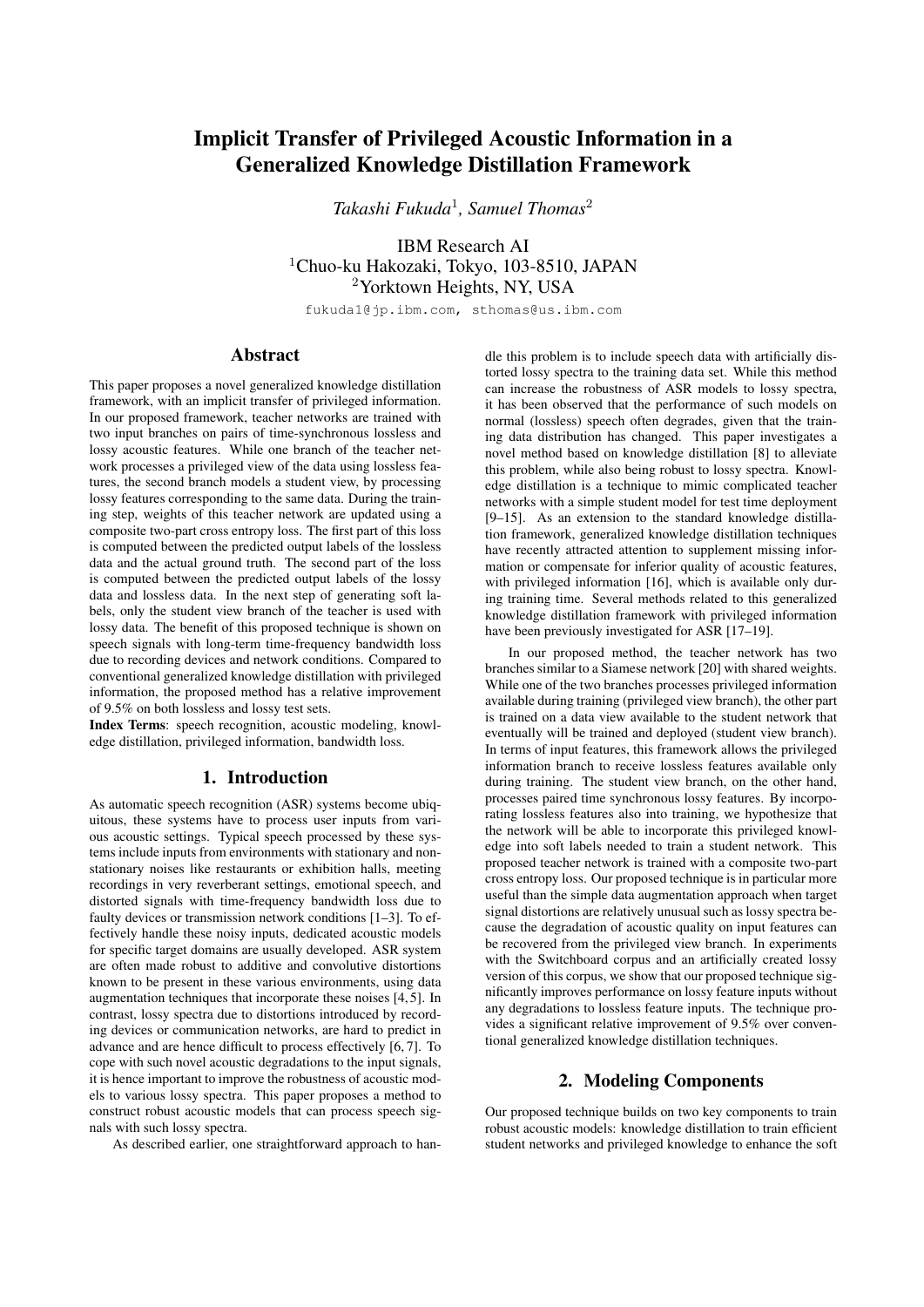labels used to train the student networks.

#### 2.1. Knowledge Distillation

Knowledge distillation is a technique to mimic complicated teacher networks with a simple student network. Applying techniques based on knowledge distillation to ASR have recently received considerable attention in the community [9–15]. In the knowledge distillation framework, instead of training models which have reduced computational requirements and improved latency performances directly on hard targets in a single step, training is performed in two separate steps. In the first step, complex teacher neural network such as bidirectional LSTM, VGG [21], and ResNet [22] models are initially trained using hard targets. Compact acoustic models or student networks are then trained on the soft outputs of teachers using a training criteria that minimizes the differences between the student and teacher distributions. This technique has been shown to be very successful in various settings - fully supervised [11], semisupervised [9], multilingual [23], sequence training [24], CTC models [25, 26] to train student networks that perform better than training similar models from scratch using just hard targets.

Instead of using the ground truth labels, the knowledge distillation training approach defines the loss function with an index of context dependent phones  $i$  as

$$
\mathcal{L}(\theta) = -\sum_{i} q(i|\boldsymbol{x}) \log p(i|\boldsymbol{x}), \qquad (1)
$$

where  $q(i|\mathbf{x})$  is the so-called soft label from the teacher network for input feature  $x \in \mathcal{X}$ , which also works as a pseudo label.  $p(i|\mathbf{x})$  is output probability of the class from the student network. With soft labels  $q(i|\mathbf{x})$ , competing classes will have small but non-zero posterior probabilities for each training example. The KL-divergence criterion used for training the student model equivalently also minimizes the cross entropy of the soft target labels. Usually, the same acoustic feature inputs are used to generate posteriors  $q(i|\boldsymbol{x})$  and  $p(i|\boldsymbol{x})$ . Within this knowledge distillation framework, several techniques have been proposed to create better student networks using multiple teacher networks [18, 19, 27]. The proposed algorithm is detailed in Section 3.

#### 2.2. Privileged Information

Knowledge distillation techniques addressed in Section 2.1 have recently been extended to the generalized distillation framework, where in addition to distillation of information from teacher networks, privileged information available only during training is also factored in [17–19]. The generalized knowledge distillation training with privileged information is expressed with soft label  $q(i|\hat{x})$  generated with better quality feature  $\hat{x}$ which is time-aligned to the degraded quality feature  $x$  as

$$
\mathcal{L}(\theta) = -\sum_{i} q(i|\hat{\boldsymbol{x}}) \log p(i|\boldsymbol{x}). \tag{2}
$$

where the teacher network is trained with acoustically better quality features  $\hat{x} \in \hat{\mathcal{X}}$  (or both  $x \in \hat{\mathcal{X}}$  and  $\hat{x} \in \hat{\mathcal{X}}$ ). Instead of using x, the corresponding better feature  $\hat{x}$  is used to generate better soft labels  $q(i|\hat{x})$  while degraded features are used to estimate posteriors  $p(i|\mathbf{x})$  for the student network. By training acoustic models with this scheme, the student network tries to incorporate special knowledge from  $\hat{x}$ , which results in creating robust acoustic models against adverse acoustic conditions.

# 3. Modeling Algorithm

Figure 1 gives an overview of our proposed method. Similar to standard knowledge distillation training techniques, the proposed method has a teacher network training stage, followed by a subsequent training of a student network as an acoustic model for test deployment. A key difference of this approach compared to standard knowledge distillation techniques, is that the teacher network has two input branches that process a pair of lossless and lossy features. While training the teacher network, a cross entropy loss is computed not only from hard label targets but also uses the loss from the privileged information view branch as described later. On the other hands, the student network has only a single branch that is used for test time decoding. Soft labels used for updating weights in the student are created from the teacher network after the privileged view branch is removed out. Although this paper focuses on acoustic models that are robust to lossy spectra, the proposed method can be applied to any other different combination of acoustic factors, for example clean and distorted speech with additive noise. Each training stage in our framework is next described in detail below.

#### 3.1. Teacher Network Training

As illustrated in Figure 1, the teacher network has two branches similar to a Siamese network: one branch receives lossless inputs as a privileged information branch while the other receives lossy (or lossless) inputs as a student network view branch. The teacher network processes a pair of lossy features  $x \in \mathcal{X}$  and lossless features  $\hat{x} \in \hat{\mathcal{X}}$  which are time synchronous. In this network, several layers at the input are considered as feature processing layers. Weights of these layers are hence tied between the two feature input heads. The remaining classifier layers in the teacher network are shared. To update weights of this teacher network, the training loss is computed in parts from two separate passes of the data. The cross entropy loss  $\mathcal{T}_{prv}(\theta)$  corresponding to the privileged knowledge branch is first computed between predicted output for lossless data  $p_{prv}(i|\hat{x})$  and grand truth labels  $t_i$  by passing lossless data as

$$
\mathcal{T}_{prv}(\theta) = -\sum_{i} t_i \log p_{prv}(i|\hat{\boldsymbol{x}}). \tag{3}
$$

In the next training step, lossy data is passed through the network and a second loss  $\mathcal{T}_{st}(\theta)$  corresponding to the student view branch is computed between the predicted output for lossy data  $p_{st}(i|\boldsymbol{x})$  and the predicted output for lossless data  $p_{prv}(i|\hat{x})$ , estimated in the first pass.  $\mathcal{T}_{st}(\theta)$  is expressed as:

$$
\mathcal{T}_{st}(\theta) = -\sum_{i} p_{prv}(i|\hat{\boldsymbol{x}}) \log p_{st}(i|\boldsymbol{x}). \tag{4}
$$

The teacher network's parameters are updated to minimize the combined cross entropy loss, given as:

$$
\mathcal{T}(\theta) = (1 - \lambda) \mathcal{T}_{prv}(\theta) + \lambda \mathcal{T}_{st}(\theta), \tag{5}
$$

where  $\lambda$  is the loss weight. For our experiments, we fix  $\lambda$  at 0.5 which showed the best performance. The proposed two part loss used to train the teacher network can be considered as a *pseudo* knowledge distillation step on the teacher side. By being given access to two input features, we hypothesize that the network is able to learn differences between the features. The proposed loss function also encourages the network to incorporate privileged information unique to the lossless data into the learning process. In our experiments, we train teacher networks on a mix of both lossy and lossless features. While training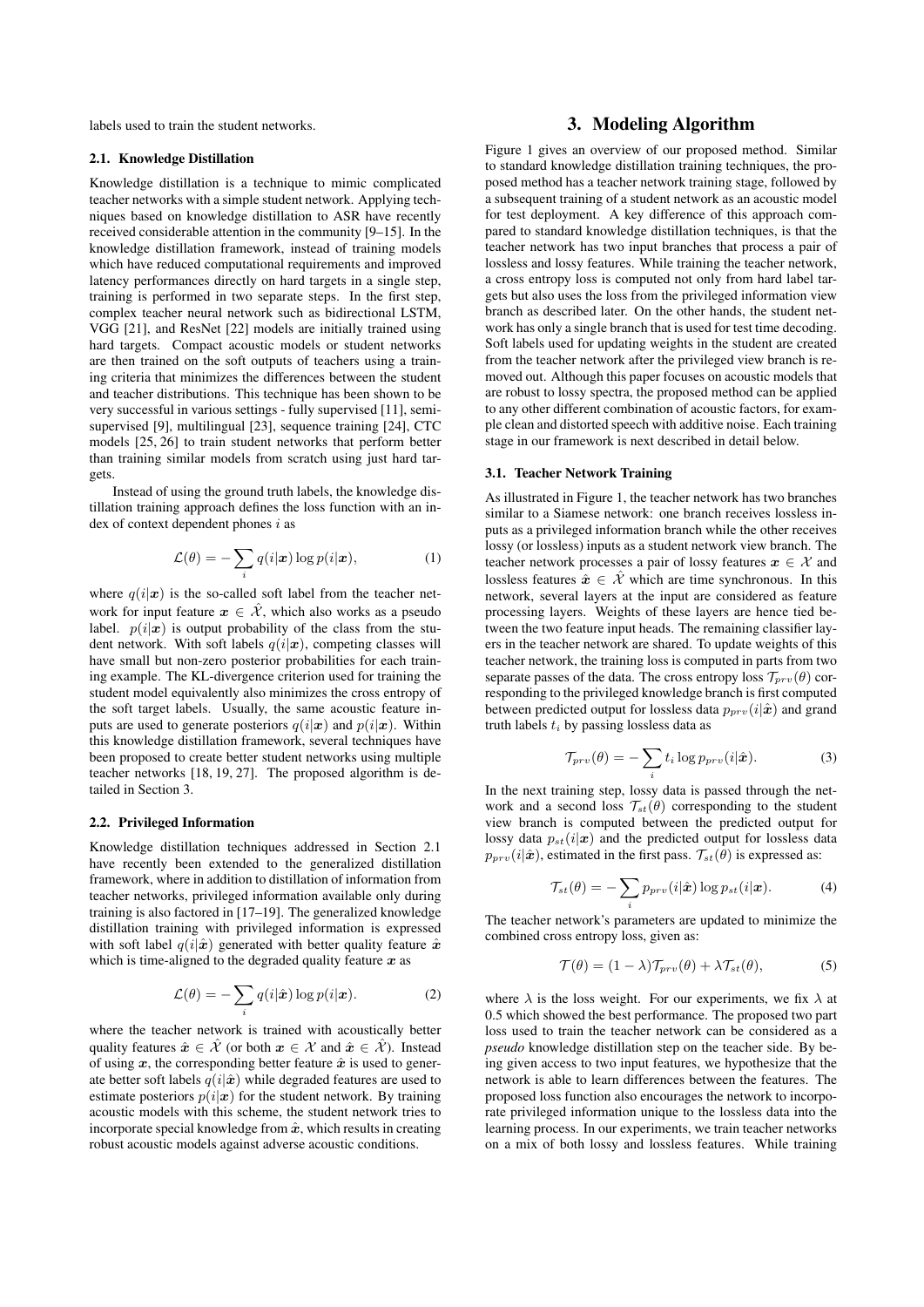

Figure 1: *Schematic of the proposed multi-view style student-teacher training framework (best viewed in color).*

models on this data set, the student view branch receives either lossless or lossy features. In both these cases, the input at the privileged information branch are always lossless features. When the student branch receives lossless features, the teacher model is updated equal to a single cross entropy loss.

## 3.2. Student Network Training

Similar to the teacher network, the student networks are also trained on a mix of lossy and lossless features. Soft targets corresponding to these features are generated using trained teacher networks described above. The teacher network can however be used in two modes to generate the soft targets. In the first mode (Teacher mode-1) both the privileged information branch and the student view branch are used to generate soft targets, similar to how the teacher network is trained. In a second mode (Teacher mode-2), the privileged view branch in the teacher is discarded and instead the student view branch is only used. As described earlier, for both these modes, the privileged view branch receives only lossless features while the student view can process either lossless or lossy features. Once soft targets have been extracted, the student network parameters are updated using the criterion outlined in Equation (1).

Student training with (Teacher mode-2) is a novel addition to the general knowledge distillation training framework. When the student network is updated with Teacher mode-2, corresponding soft labels  $q(i|x)$  are generated from the proposed teacher network only using the student view branch with the same feature pair as the student network. Although these soft labels are created without using privileged features corresponding to lossy inputs, we hypothesize that privileged knowledge is implicitly transferred by the teacher network. This implicit information is obtained by the teacher network from lossless features during its training procedure.

#### 4. Experiments and Results

## 4.1. Data

The efficacy of our proposed knowledge distillation framework is measured on a series of experiments using the Switchboard English conversational telephone corpus and an in-house telephony speech collection, both sampled at 8kHz. A training set is first constructed by randomly selecting 25-hours of telephony data from the Switchboard corpus and an in-house data collection. This data is further artificially corrupted with different ambient noises: more than 100 types of noises such as babble and office room noises at 5-25 dB SNR range are used to create a modified 100-hour training set that models a realistic diversity of acoustic conditions. Because the 100-hour training set has no bandwidth loss in the signal, it is used as a lossless training set although the data set has only been corrupted with additive noises. A lossy training set is further created by corrupting the lossless training set with bandwidth distortions. These distortions are introduced in 1-8 contiguous frequency bins at different frequency positions by zeroing out information in those frequency bins. The lossless and lossy training data sets are then used to train various models using the proposed framework. The artificial lossy spectra distortion we currently use is similar to frequency masking in SpecAugment [28]. The time masking in SpecAugment is another possible distortion that can be used.

We use the standard Hub5-2000 Switchboard (SWB) and CallHome (CH) test set as lossless test sets to measure the efficacy of our proposed method. Similar to the lossy training data creation, bandwidth distortions at 1-8 contiguous frequency bins are also added at various frequency positions to the lossless SWB and CH test data to create lossy versions of the test sets (SWB-LS and CH-LS).

#### 4.2. Teacher and Student Network Topology

In our experiments, neural network based acoustic models are trained on the data set described above. CNN based acoustic models are constructed as student networks on a mixed set of the lossless and lossy training data sets with 40 dimensional log Mel-frequency spectra augmented with  $\Delta$  and  $\Delta\Delta$ s as inputs. The log Mel-frequency spectra are extracted by first applying mel scale integrators on power spectral estimates in short analysis windows (25 ms) of the signal followed by the log transform. Each frame of speech is also appended with a context of 11 frames after applying a speaker independent global mean and variance normalization. The CNN systems use two convolutional layers with 128 and 256 hidden nodes each in addition to four fully connected layers with 2048 per layer to estimate posterior probabilities of 9300 output targets. All of the 128 nodes in the first feature extracting layer are attached with  $9 \times 9$  filters that are two dimensionally convolved with the input log Melfilterbank representations. The second feature extracting layer with 256 nodes has a similar set of  $3\times4$  filters that processes the non-linear activations after max pooling from the preceding layer. The non-linear outputs from the second feature extracting layer are then passed onto the subsequent fully connected layers. All the layers use the ReLU non-linearity.

With the same training data set, residual networks (ResNet)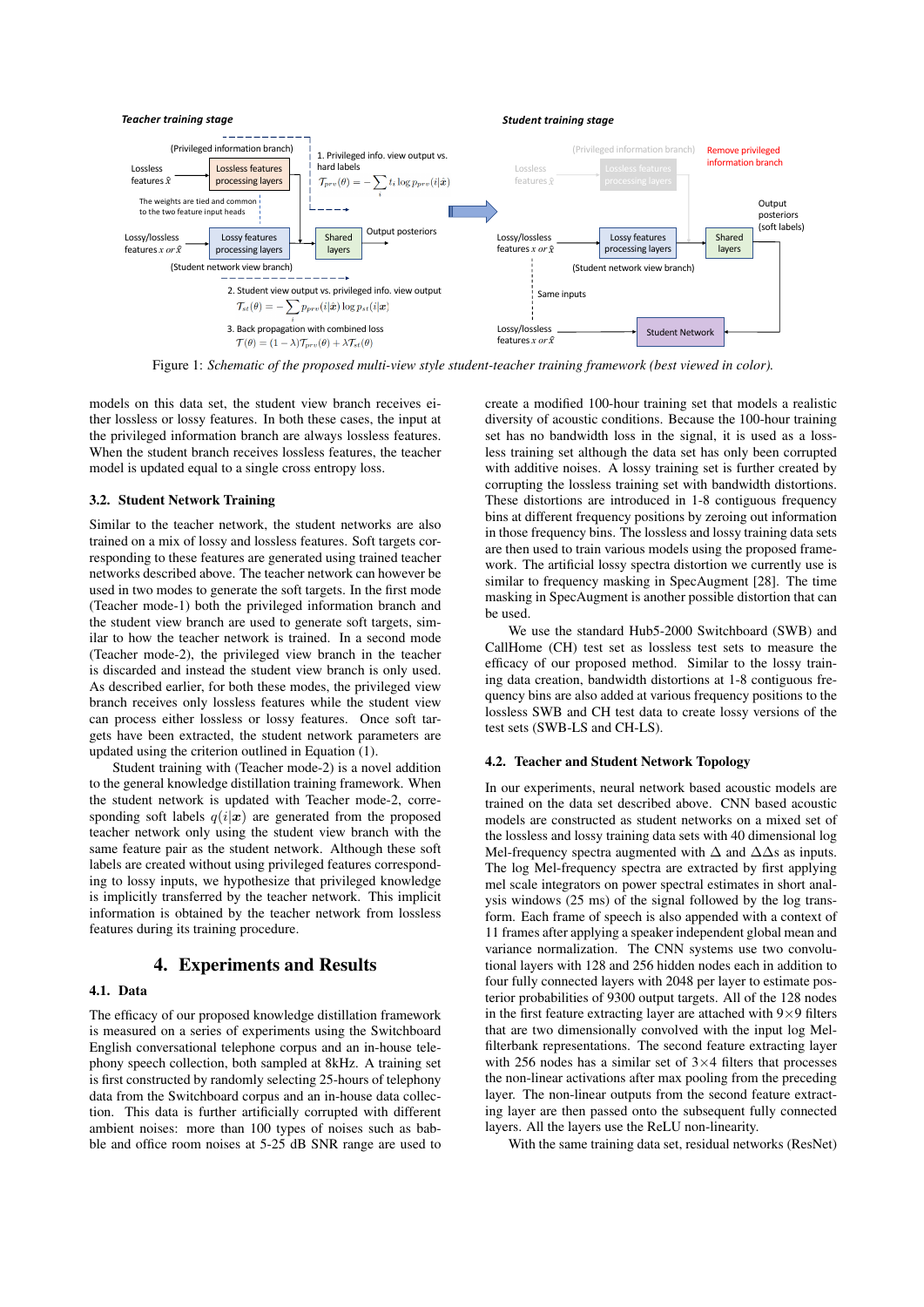Table 1: *Performances (WER%) of baseline CNNs, ResNet teachers, and student CNNs on lossless and lossy test sets*

| Models                                                    | <b>SWB</b> | CН   | SWB-LS | CH-LS | AVG. |
|-----------------------------------------------------------|------------|------|--------|-------|------|
| #1 Baseline CNN (no T/S, hard labels only)                | 14.3       | 24.9 | 18.9   | 30.1  | 22.1 |
| #2 Baseline ResNet Teacher                                | 12.7       | 21.9 | 13.5   | 23.5  | 17.9 |
| #3 ResNet–Student CNN with privileged information         | 14.1       | 24.0 | 17.6   | 28.6  | 21.0 |
| #4 ResNet-Student CNN without privileged information      | 13.9       | 24.3 | 14.9   | 25.8  | 19.7 |
| #5 Proposed Multiview ResNet Teacher                      | 12.5       | 21.5 | 13.3   | 23.2  | 17.6 |
| #6 Proposed Multiview ResNet–Student CNN (Teacher mode-1) | 13.8       | 23.7 | 17.2   | 28.1  | 20.7 |
| #7 Proposed Multiview ResNet–Student CNN (Teacher mode-2) | 13.3       | 23.4 | 14.3   | 25.1  | 19.0 |

are trained as the teacher networks. These networks have 12 convolutional layers, with a shortcut connection inserted every 3 convolutional layers to compose residual blocks, followed by 4 fully connected layers. The convolutional layers in each residual block have 64, 128, 256, and 512 nodes with  $3 \times 3$  filters from the bottom of the network. Batch normalization is also applied to every layer. We trained two ResNet teachers for comparison: one teacher is trained with a single mixed set of the lossless and lossy training sets while the other is trained on a pair of lossless and lossy sets as we discussed in Section 3.

#### 4.3. Experimental Results

We evaluate the effectiveness of our proposed method on both the lossless and lossy SWB and CH test sets. Given that student networks are trained on both lossy and lossless data, it is challenging for these networks to perform consistently well on both test sets, compared to domain specific models trained on just one kind of data, because of the data balance. We hypothesize that consistent improvements on both test sets are hence from knowledge incorporated by the student networks through knowledge distillation. Experimental results with various student and teacher models are shown in Table 1.

The baseline CNN (#1) corresponds to a CNN trained with hard labels. The topology of this network is the same as the other CNN student networks in our experiments, except that it is not trained using the knowledge distillation framework. The baseline ResNet teacher (#2) is a teacher network trained also on hard labels only. These models, trained on the mixed training set of lossless and lossy data, will be used to compare between standard knowledge distillation training and our proposed algorithm. As seen Table 1, the ResNet teacher shows significantly better performance than the baseline CNN although the decoding speed is very slow.

We train two student networks using this teacher model. The difference between the two student models is based on how the soft targets from the teacher network are created. Since the teacher network is trained on a mixed training set of lossless and lossy data, it can be used to produce soft targets using either lossless or lossy data. In our first experiment, student network (#3) is trained using soft labels created with only lossless inputs to the teacher. In contrast, for the student network in (#4), soft labels to train the student network are generated by the teacher network (#2) using corresponding lossless or lossy input features. Both networks in (#3) and (#4) are trained with the standard knowledge distillation technique as expressed in Equations (1) and (2) and show improved performance over the baseline CNN system. In most cases student (#4) performs better than (#3), suggesting that while extracting soft labels for training the student network, generating the labels with corresponding matched lossy or lossless inputs is more advantageous in this experimental setting. However by choosing this option, potential benefits of using lossless inputs for soft label generation are missed. It is possible that there is a significant acoustic mismatch between the lossy and lossless data and this prevents the student models from learning from just the lossless data.

The proposed knowledge distillation framework attempts to circumvent this issue with a multi-view style training with both lossless and lossy data. As discussed earlier, with the proposed two part loss, a *pseudo* knowledge distillation step is performed during the teacher training. This encourages the network to incorporate privileged information unique to the lossless data into the learning process. During the soft label generation stage, lossy data can then be used to effectively generate soft targets. A multi-view style teacher network trained using the proposed framework (#5) has results similar to the ResNet teacher (#2) on average, but contains special acoustic knowledge obtained from the differences between lossy and lossless data. We now use this teacher network to generate soft targets for student network training. We first generate soft targets using a pair of lossless and lossy features with (Teacher mode-1) of the teacher network as described in Section 3 (#6). In this setting both branches of the teacher network are used to generate soft targets for the student network. The student network is better than (#3) but lags behind (#4). This result shows the benefit of the proposed network while still highlighting that the gains might be lower because of the use of mismatched lossless data for soft target generation against the actual student inputs.

In the next experiment we use only the single features in (Teacher mode-2) of the teacher network to generate soft labels as described in earlier in Section 3. In this setting, only the student view branch of the teacher network is used. The teacher network does not explicitly use any privileged lossless data to generate soft targets for lossy data. The proposed student network (#7) improves across all test sets and provides 9.5% and 3.6% relative improvements over the baseline student systems (#3) and (#4). Unlike earlier experiments the soft targets to train the student network are estimated just from the same feature inputs. The model is however able to perform well on both lossy and lossless test sets. These results indicate that the the teacher network can successfully integrate privileged knowledge derived from the corresponding lossless features to the student network using the proposed training process.

# 5. Conclusions

In this paper we have proposed a novel knowledge distillation training strategy to construct neural network based acoustic model that are robust to signals with time frequency bandwidth loss. Our proposed method transfers privileged acoustic knowledge to student networks using a multi-view style knowledge distillation framework. Experiments on signals with lossy spectra show that our proposed technique can effectively leverage information from lossless data available only training. The technique provides a significant relative improvement of 9.5% over conventional generalized knowledge distillation techniques.